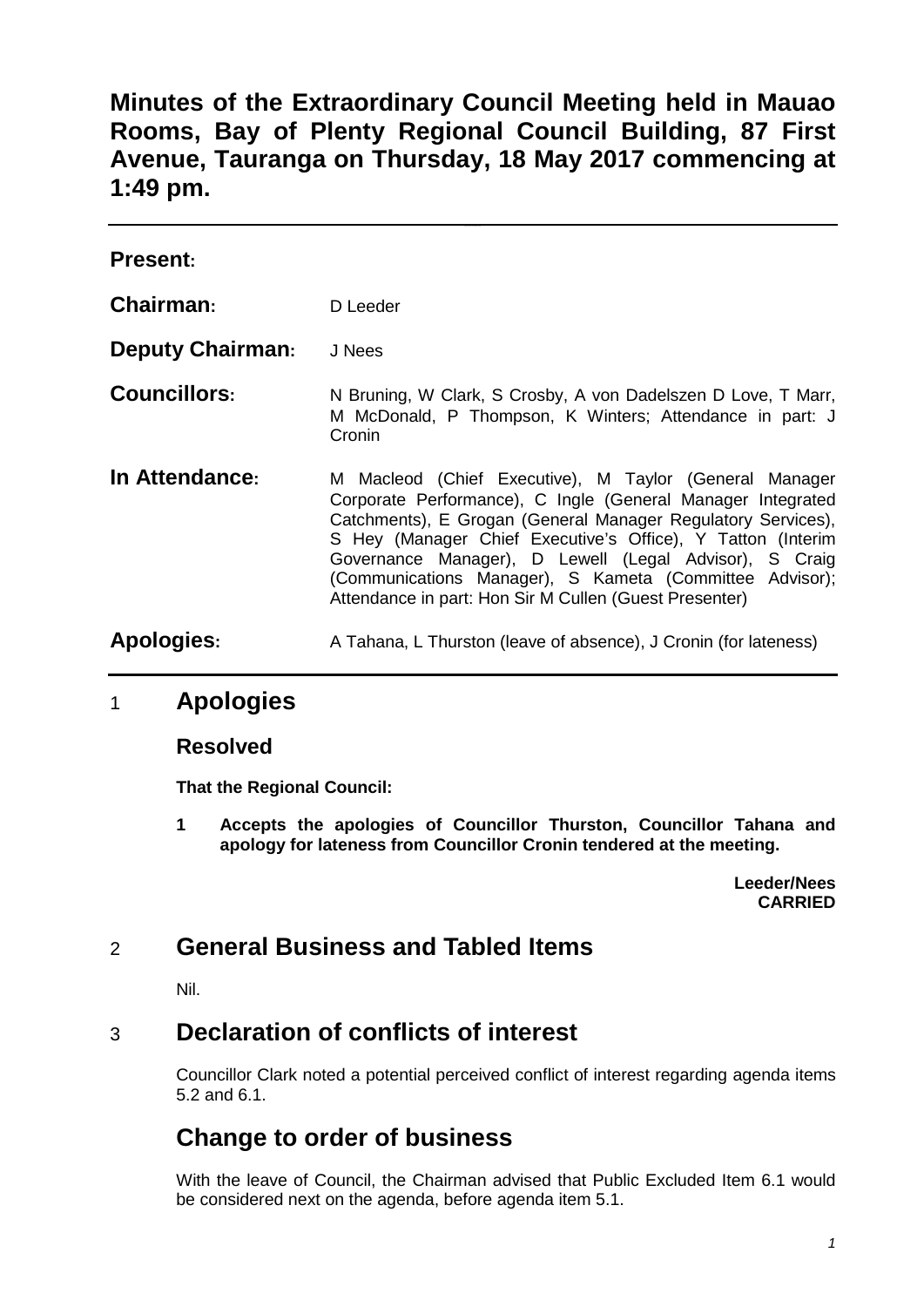### 4 **Public Excluded Section**

**Resolution to exclude the public**

**THAT the public be excluded from the following parts of the proceedings of this meeting.**

**The general subject of each matter to be considered while the public is excluded, the reason for passing this resolution in relation to each matter, and the specific grounds under section 48(1) of the Local Government Official Information and Meetings Act 1987 for the passing of this resolution are as follows:**

| <b>General Subject of Matter to</b> | Reason for passing this   | <b>Grounds under Section 48(1)</b>    |
|-------------------------------------|---------------------------|---------------------------------------|
| be Considered                       | resolution in relation to | LGOIMA 1987 for passing               |
|                                     | this matter               | this resolution                       |
| 6.1 Rangitaiki River Scheme         | To protect the privacy of | That the public conduct of            |
| Review - April 2017 Flood           | natural persons,          | the whole or the relevant             |
| Event                               | including that of         | part of the proceedings of            |
|                                     | deceased natural          | the meeting would be likely           |
|                                     | persons.                  | to result in the disclosure of        |
|                                     |                           | information for which good            |
|                                     |                           | withholding<br>for <b>f</b><br>reason |
|                                     |                           | would exist.                          |

**Leeder/Winters CARRIED**

#### 5 **Reports**

#### 5.1 **Weather Report for ex-Cyclone Debbie and Cyclone Cook**

*Refer PowerPoint Presentation Objective ID A2614847.*

Engineering Manager Mark Townsend presented the report summarising the hydrometeorological aspects of ex-cyclone Debbie flood event and the transient passing of Cyclone Cook across the region on 13 April 2017. A typographical error was noted within the first table on page 20 of the report. The 'Prior Highest Peak Date' for Otara at Browns Bridge should read 4-Oct-2003 instead of 4-Oct-2017.

#### **Attendance**

Councillor Cronin entered the meeting at 2:06 pm.

Clarification was provided on data collection sites, river flows, rainfall levels and tidal influences.

#### **Resolved**

**That the Regional Council:**

**1 Receives the report, Weather Report for ex-Cyclone Debbie and Cyclone Cook.**

> **Thompson/von Dadelszen CARRIED**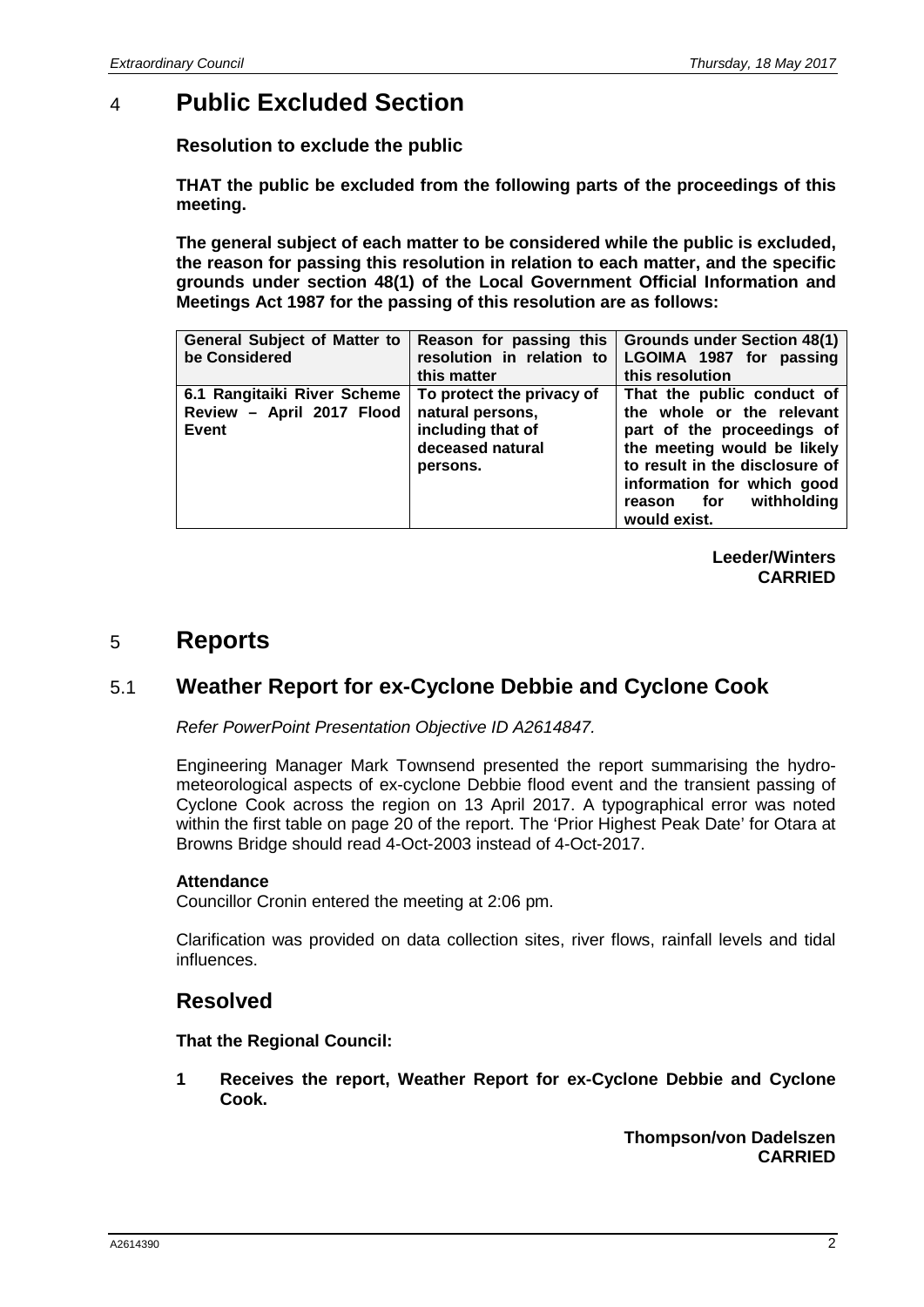#### 5.2 **Rates Postponement and Remission in Relation to April 2017 Eastern Bay of Plenty Flood Event**

The report recommended that Council apply rates postponements and remissions for Regional Council rates, to align with Whakatāne District Council's policy, as adopted by Whakatāne District Council (WDC) on 4 May 2017.

Clarification was provided on estimated number of houses, eligibility criteria and legality and risks of proceeding outside the policy. It was noted that the period for claims would be time limited and that aligning with WDC's policy provided administrative efficiencies. Advice was provided that targeted rates would be funded from Council's rates appropriation account, with any further implications reported back to Council.

#### **Resolved**

**That the Regional Council:**

- **1 Receives the report, Rates Postponement and Remission in Relation to April 2017 Eastern Bay of Plenty Flood Event;**
- **2 Notes the action taken by Whakatāne District Council to approve the application of an amended rates postponement and remissions policy to all properties deemed uninhabitable as a result of the April 2017 Eastern Bay of Plenty flood event;**
- **3 Approves that the Whakatāne District Council 'Rates Remission and Postponement for a Rating Unit Affected by a Natural Hazard Policy' be applied to all Bay of Plenty Regional Council rates on properties that are uninhabitable as a result of the April 2017 Eastern Bay of Plenty flood event;**
- **4 Notes that the proposed recommendation of applying Whakatāne District Council's additional rates remissions and postponements exceeds the eligibility criteria of the Policy by making these available to non-resident ratepayers and commercial ratepayers;**
- **5 Notes that the recommendations of this report propose an inconsistent decision as provided for under section 80 of the Local Government Act 2002, and that this report and appendix documents the related considerations.**

**Love/Thompson CARRIED**

## 6 **Public Excluded Section**

**Resolution to exclude the public**

**THAT the public be excluded from the following parts of the proceedings of this meeting.**

**The general subject of each matter to be considered while the public is excluded, the reason for passing this resolution in relation to each matter, and the specific grounds under section 48(1) of the Local Government Official Information and Meetings Act 1987 for the passing of this resolution are as follows:**